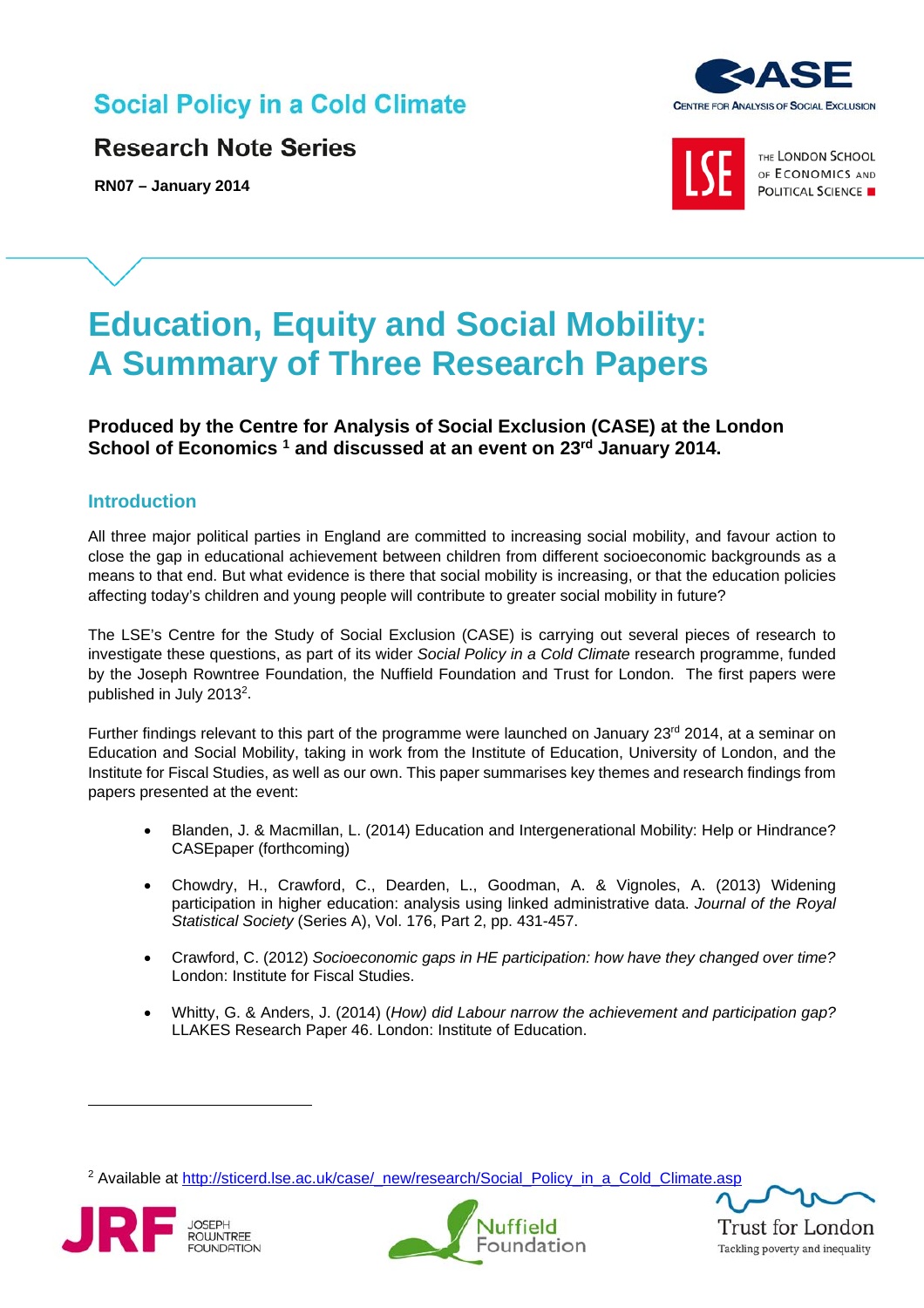Since education is an area for devolved government in Northern Ireland, Scotland and Wales, it should be noted that sections describing the impact of policies on gaps in educational attainment and higher education relate to England alone. However, some of the data on social mobility is drawn from longitudinal studies across the whole of the UK.

#### **Trends in social mobility**

Both the current Conservative-Liberal Democrat Coalition government in England and its Labour predecessor have made strong commitments to increasing social mobility. In particular, they have asserted the importance of reducing socioeconomic inequalities in the education system, so that everyone has a change of success in life, whatever their background. For example, the Deputy Prime Minister, Nick Clegg, has stated that "…improving social mobility is the principal goal of the Coalition Government's social policy."i Michael Gove, the Education Secretary, earlier declared that "schools should be engines of social mobility"ii, while Ruth Kelly, a predecessor under Labour, described her Ministry as "the department for life chances"iii.

To assess trends in social mobility, Jo Blanden and colleagues have published research in the past decade on the extent to which parents' income predicts the income of their children when they reach adulthood. Using data on families from national longitudinal studies following the lives of children born in 1958 and 1970, they have shown how income mobility declined at the end of the last century. They also demonstrated a close link with increasing inequalities in educational achievement.

Jo Blanden and Lindsey Macmillan's forthcoming paper (2014) draws on updated data from the two cohort studies to compare the relative incomes of participants when aged  $34<sup>3</sup>$  with those of their parents. They also examine more recent data from the British Household Panel Survey (the BHPS, started in 1991) that allows comparisons at age 30 (although small numbers make it less than ideal for analysing relative income).

In addition, they assess a wide range of family background data and measures of educational inequality gathered at different stages in the lives of survey participants. When measuring educational inequalities they also draw on more recent data, including the Longitudinal Study of Young People in England (LSYPE) and the National Pupil Database (NPD).

Their findings confirm the results of earlier studies showing that social mobility declined between the 1958 and 1970 cohorts; although measuring income at a later age makes the persistence of incomes across generations even more pronounced. To illustrate, take two neighbouring families with 16 year old sons; , one with an income twice as high as the other. Then assume they both experience the average amount of income mobility in the population. If the boys were born in 1970 the son of the richer family would have earned about 40 per cent more than his poorer friend by the time they were aged 38.

Their analysis of educational attainment, comparing the degree qualifications of children from families in the most deprived fifth of each cohort with those in the least deprived fifth, also presents a picture of widening inequalities, contrasting children born in 1958 with those born in 1970. This gap grew even wider among a cohort of BHPS children born between 1974 and 1978. However it did narrow somewhat for a second cohort born between 1979 and 1983 – young people who reached 18 between 1997 and 2001. Expressed as a ratio, 3.5 children from the most advantaged backgrounds in the 1958 cohort obtained a degree for every child from the poorest families who did so. This increased to 5.3:1 among the first BHPS cohort, falling to 4.6:1 for the second BHPS group (Figure 1).

<sup>&</sup>lt;sup>3</sup> Difficulties modeling women's market participation meant the income analysis (but not educational inequalities) was restricted to men in the two cohorts.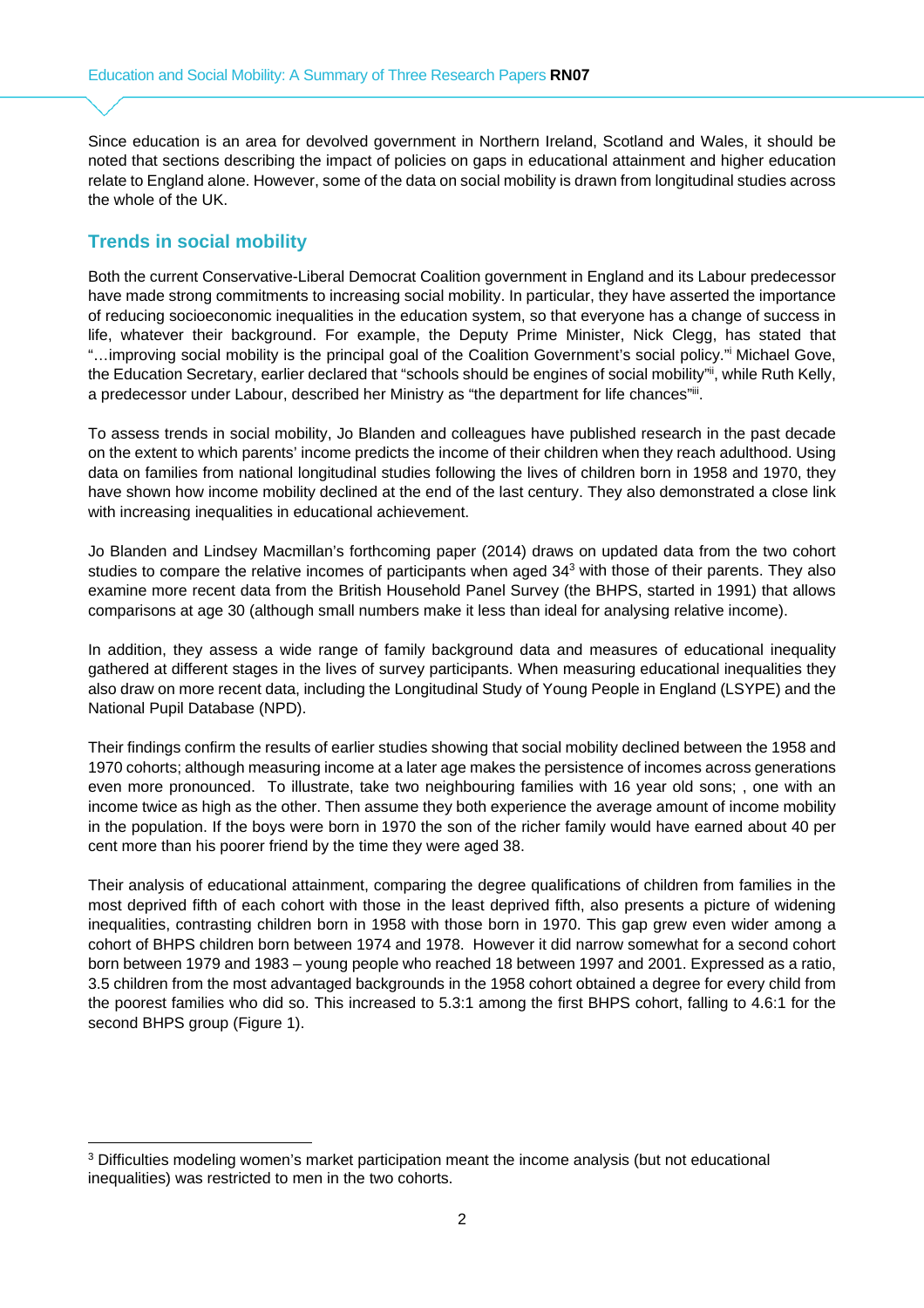

Ratio of richest boys gaining degree to poorest boys



Source: Blanden and Macmillan, 2014, Authors calculations from cohort studies and BHPS

An assessment of students obtaining at least one A-level adds to this indication that the trend towards greater socioeconomic inequality, apparent in the earlier cohorts, was checked and began to reverse for later ones. For example, among the LSYPE cohort (born in 1989/90) the ratio between the least and most deprived obtaining A-levels fell to 2:1, compared with 4:1 for those born in 1970.

But these findings relate to people who are now adults. What do we know about the current generation of children and young people?

#### **School attainment and higher education**

Access to higher education has expanded dramatically in England since 1960 from just 5 per cent of 17 to 30 year olds attending university to 47 per cent in 2010. Yet in the middle of the last decade (2004-5) figures showed that young people from the richest fifth of families were more than four times more likely to go to university aged 18 or 19 than those from the poorest fifth. And when it came to 'high status' institutions – those whose degrees most readily lead to the highest-paid jobs – young people from the richest fifth were almost ten times more likely to gain access than those from the poorest fifth of families.

More recently, the Office for Fair Access (OFFA) reported that although a higher proportion of the least advantaged 40 per cent of young people have gone to university since the mid-1990s, their participation rate at the most selective third of universities has not altered. Indeed, those from the most advantaged 20 per cent of families are more likely to attend elite institutions than they were in the mid-1990s.

Statistics like these have prompted calls for Russell Group and other high-status universities to broaden their appeal to students from more disadvantaged backgrounds and ensure their recruitment procedures do not discriminate unfairly against them. Yet research suggests that one of the main reasons for the persistent gap in participation rates lies with attainment levels at school. For example, a recent study concludes that success rates among university applicants can largely be predicted from their attainment at the end of primary school<sup>iv</sup>.

Research by Haroon Chowdry, Claire Crawford and others (2013) at the Institute for Fiscal Studies has provided further insights by exploiting linked administrative data from English schools and UK colleges and universities. This makes it possible to track the educational careers from ages 11 to 20 of two cohorts (those who reached their GCSE year in 2001-2 and in 2006-7) consisting of half a million children each. Each student's socioeconomic (SES) background has been assessed using an index based on their eligibility for free school meals (FSMs) and measures of deprivation in their postcode area. Analysed together, these data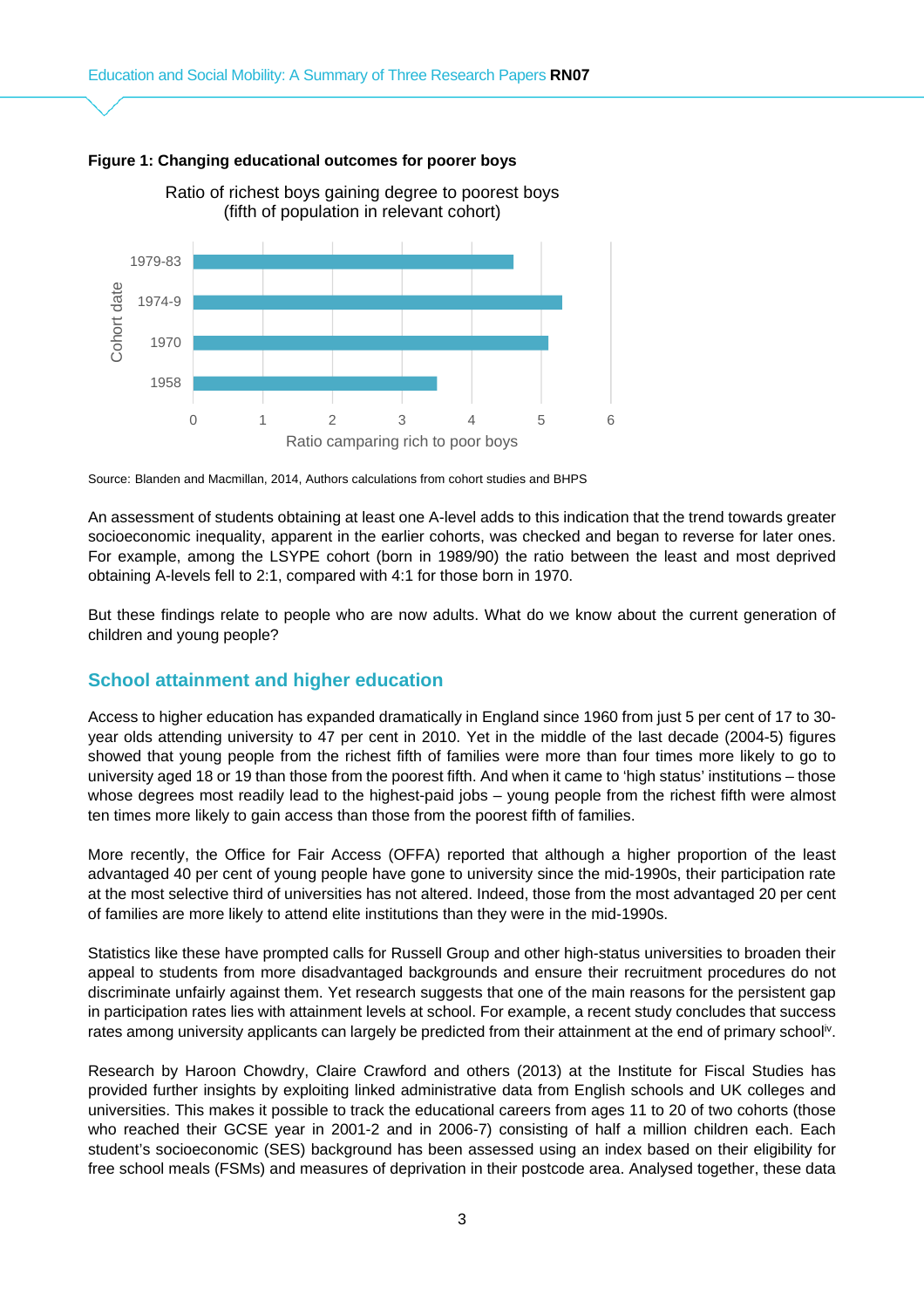make it possible to assess how far gaps between high and low SES groups in accessing higher education can be explained by earlier attainment levels.

Before taking any account of prior attainment (and individual characteristics such as ethnicity, having English as an additional language or special educational needs) the analysis confirms that there is a steep socioeconomic gradient in higher education participation rates. This 'raw' gap is characterised by young men from the most disadvantaged fifth of the sample being 40 percentage points less likely to go to university than those in the most advantaged fifth. The equivalent gap for young women from the most disadvantaged families is 44 percentage points.

However, after statistical controls are applied to take account of their performance in tests at the end of primary school, a comparison between young people with similar individual characteristics and school backgrounds shows considerably smaller gaps (20.4 percentage points for boys and 25.1 percentage points for girls). This demonstrates that Key Stage 2 test results at age 11 are an important predictor, but do not account for the whole difference in HE participation rates between the two groups. It is only once further controls are applied for young people's scores in tests at age 14, plus their GCSE and A-level results, that the gap in university access between the most advantaged and least advantage fifth shrinks to just 3.9 percentage points for boys and 5.3 percentage points for girls.

To gauge the relationship between socioeconomic background and attendance at a high-status institution, the researchers conducted a further analysis, looking at the backgrounds of young people who went to university, to see which students did and did not attend a high status institution. This shows that male students from the most disadvantaged fifth of the sample were 31.2 percentage points less likely to attend a high-status university than those from the top fifth, and that the equivalent gap for women students was 31.9 percentage points. The use of statistical controls suggests that up to 70 per cent of this gap can be explained by individual characteristics, school effects and Key Stage 2 test scores.

From this evidence, the researchers conclude that interventions to increase university participation amongst students from socially deprived backgrounds need to start early – certainly in secondary school and perhaps even in primary school. Such support could be provided by schools, but universities, including elite institutions, may wish to focus their outreach efforts on younger children as well.

#### **The role of HE tuition fees**

One of the most prominent policy debates in relation to university access since the 1990s has been over a revolution in the way that undergraduate teaching is financed. Has the new system of tuition fees and student loans – with controversial fee increases – deterred young people from poorer families from attending university? A further analysis conducted by the IFS (Crawford 2012) suggests that tuition fees – at least when accompanied by grants and loans to cover the costs – do not necessarily have such negative effects. .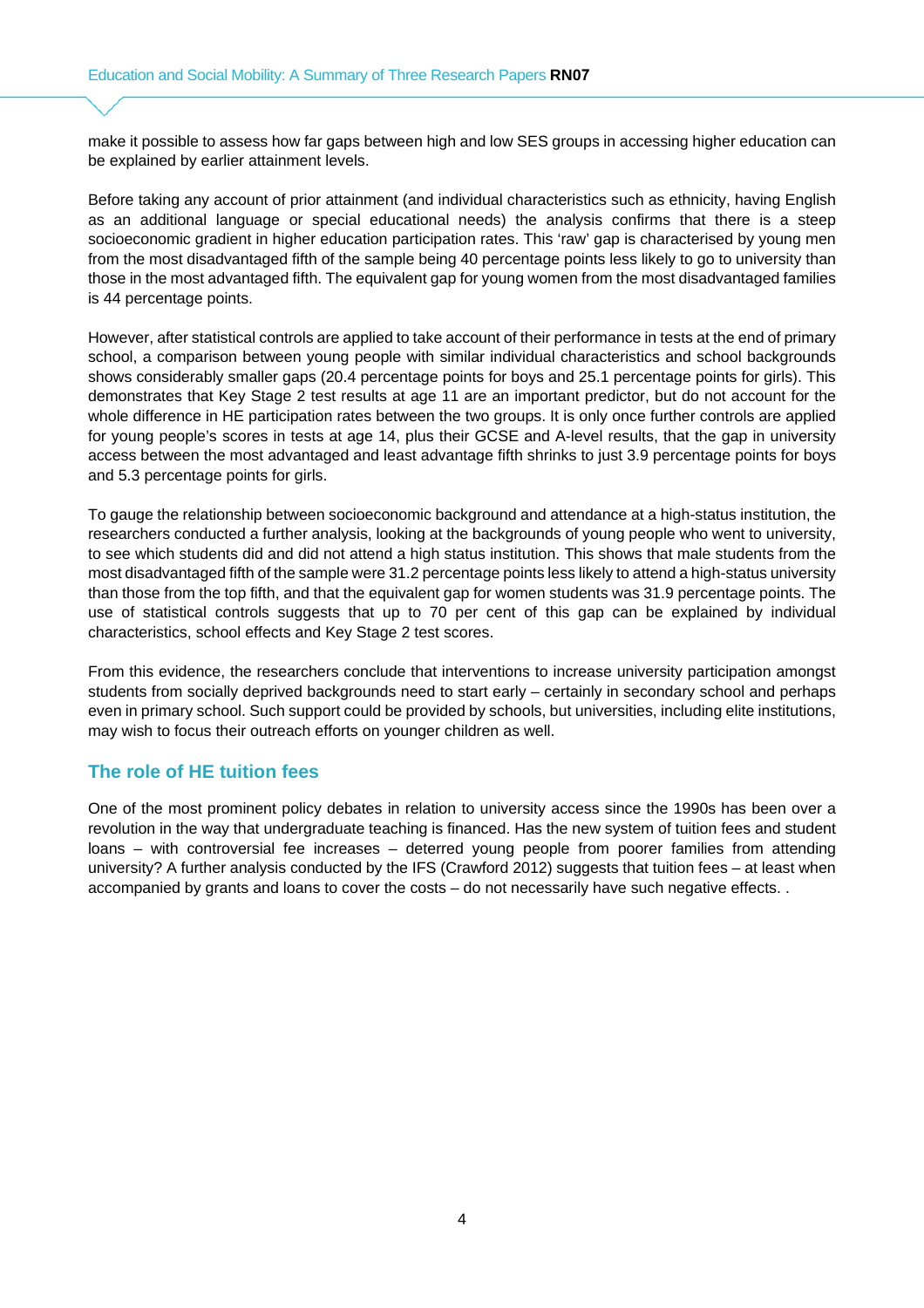



Source: based on IFS (2012)

Data available to the researchers did not extend to 2012-13 when the Coalition introduced a very substantial fee increase (from £3,290 to a maximum £9,000 a year) for England-residing students. However, their analysis of the impact of a more modest fee increase in 2006-7 reveals only a small dip in university attendance rates that was more pronounced among better-off students than those from deprived families.

In fact, the gap in university participation between those from the most and least deprived fifths of the population actually narrowed slightly over the 2000s – from 40 percentage points in 2004–05 to 37.3 percentage points in 2009–10 – although to a lesser extent in terms of high status participation. This chimes with Blanden and Macmillan's results for earlier cohorts.

#### **Can education policies 'narrow the gap'?**

If school-age attainment is the main driver of access to higher education, what does the most recent evidence reveal about educational inequalities at school level? Is it reasonable to expect that policies designed to close socioeconomic gaps in school achievement will necessarily create wider access to higher education and thereafter – lead to greater social mobility?

A review paper by Geoff Whitty and Jake Anders (2014) assesses the impact of Labour's policies for 'narrowing the gap' in attainment between 1997-2010 and their effects.<sup>4</sup> It concludes that, by most measures, a small reduction did take place between 1997 and 2010, although it cannot be said to have matched the Government's aspirations. Thus, Government figures from 1999 to 2003 on students achieving five or more GCSEs at grades A<sup>\*</sup> to C suggest a slight reduction in the attainment gap between those from manual and non-manual worker families. Office for National Statistics data covering 2002 to 2005 also show a narrowing

<sup>4</sup> This adds further evidence and another perspective to Ruth Lupton and Polina Obolenskaya's 2013 Social Policy in a Cold Climate Working Paper *Labour's Record on Education*. http://sticerd.lse.ac.uk/dps/case/spcc/wp03.pdf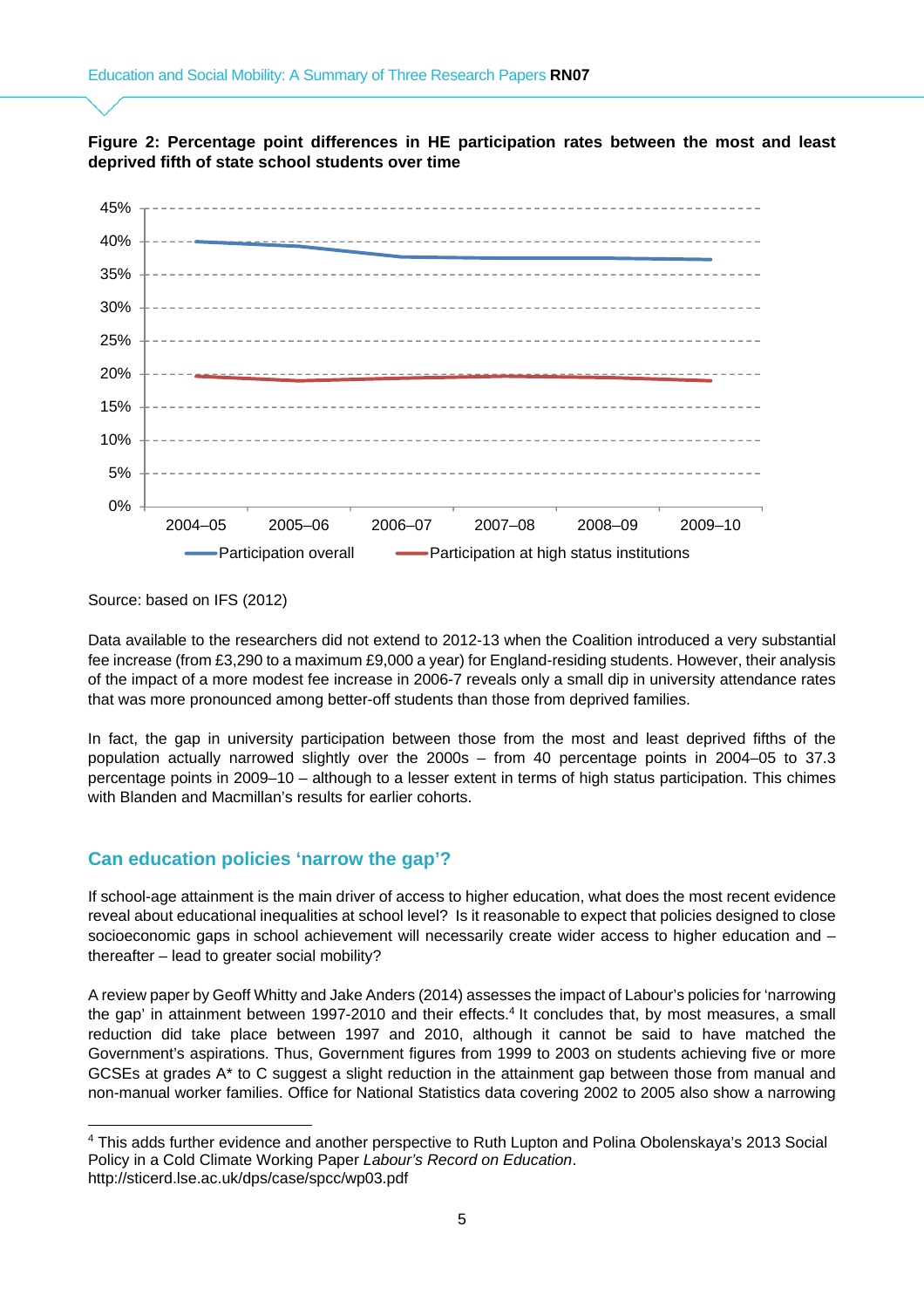gap between FSM-eligible students and others. However, these figures suggest that some of the narrowing was driven by less advantaged students taking alternative qualifications, whose equivalence to GCSEs has been disputed.

Equivalent figures for 2005/06 to 2010/11 reveal a continuing mixed picture. The proportion of students gaining five GCSEs at A\* to C increased slightly more among those eligible for FSMs, than others. But the proportion obtaining five GCSEs including English and Maths at those grades increased slightly more slowly. The authors also present some recent DfE data that suggest that the gap remains stubbornly large when looking at other 'elite measures', including the English Baccalaureate.

A more marked closing of the gap during Labour's earlier years emerges from a comparison between students living in disadvantaged neighbourhoods (using the Government's Income Deprivation Affecting Children Index) and those from the least deprived areas. Analyses assessing the third term from 2005 also tend to show the correlation between household deprivation and children's achievement in school growing weaker.

Indications of a narrower socioeconomic gap in school attainment are supported by Blanden and Macmillan's new analysis of data from the National Pupil Database (NPD). Comparing the GCSE results of young people who finished Key Stage 4 in 2002 with 2011, it finds that the ratio between those eligible for FSMs and other students who obtained five or more passes at A<sup>\*</sup> to C fell from 2.3:1 to 1.3:1. A comparable shift can be seen for the results from Key Stage 2 tests, taken when children were aged 11.

If it is accepted that the attainment gap narrowed somewhat between children from different socioeconomic backgrounds under Labour, was it Government policies that brought this about? Whitty and Anders argue that the numerous education initiatives launched by Labour – and a tendency to adjust them without robust evaluation – make it difficult to determine which were effective.



**Figure 3: Percentage of Cohort Achieving 5+ A\*–C GCSEs by Parents' Social Class: 1988-2003** 

Source: DfES (2006)

For some policies – including reduced class sizes, Education Action Zones, Excellence in Cities and greater use of teaching assistants – the evidence of any positive influence on the attainment gap is, at best, equivocal. In other cases there are more credible indications of a positive impact. In particular: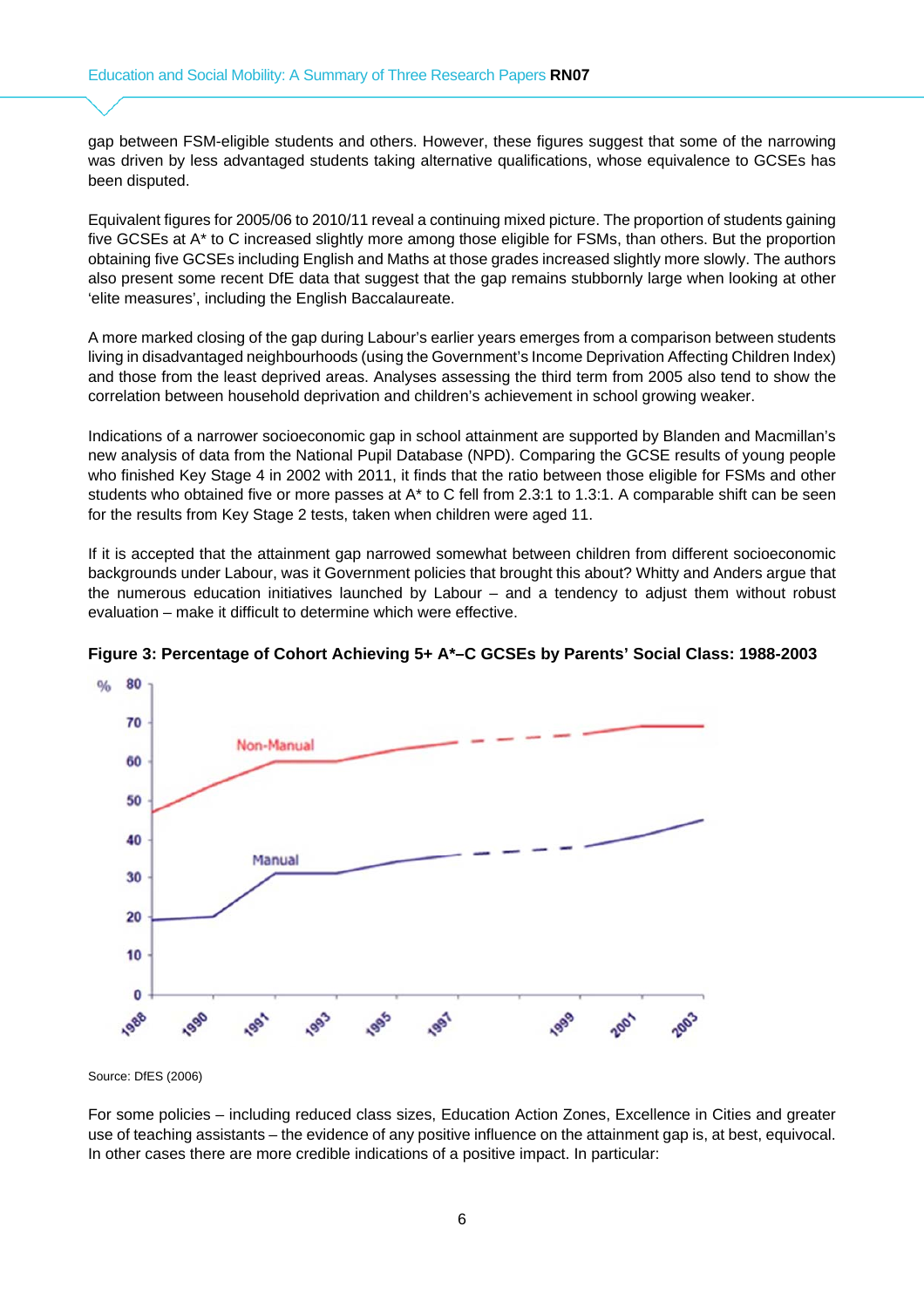- *The National Strategies* on literacy (from 1998) and numeracy (from 1999) produced gains, at least during their pilot phase, in the test scores of participating primary schools, compared with non-participants. Evaluators noted stronger effects among children with lower levels of attainment than others.
- *Academies* exemplified Labour's later expectations that greater school autonomy, dynamic leadership and private sponsorship would improve performance. Some academies were new secondary schools in disadvantaged areas; others were created to 'turn around' failing schools. Evaluations have suggested that academies raised GCSE attainment compared with non-academies serving similar areas. But there are indications that academies created before 2008 increased attainment among already-able students more than others and that later 'converts' did not achieve the same improvements.
- The *London Challenge,* introduced in 2003, was a partnership between central and local government to transform failing schools into academies and raise overall standards, targeting intensive support on the capital's most deprived boroughs. Between 2003 and 2006 the proportion of students with five or more GCSE passes at  $A^*$  to C rose faster in London than nationally – and even faster in the disadvantaged boroughs.
- *Extended Schools*, delivering childcare, homework clubs and other support services as part of an extended school day, were introduced in London and elsewhere. An evaluation of pilot 'full service' secondary schools found the proportion of students achieving five good GCSEs rose faster than the national average, and that the achievement gap narrowed between FSM-eligible and non-FSM students.

Other initiatives where improved learning may have specially benefitted disadvantaged children include the one-to-one *Reading Recovery* intervention that Labour incorporated into its later *Every Child a Reader* programme and the *Teach First* initiative that sought to attract highly qualified graduates to teach in disadvantaged areas.

Whitty, Anders and other reviewers have noted that Labour's more promising initiatives relied on collaboration, rather than competition, between schools to raise academic achievement in disadvantaged areas. They have also highlighted the limits to what schools can achieve on their own when it comes to narrowing the attainment gap. Sustained improvements in outcomes seem likely to require changes across a range of children's services, not just education.

# **The implications for social mobility**

Since social mobility and educational inequality are linked, it should be possible to speculate in an informed way about future trends in mobility by looking at current trends in education. Any narrowing of the gap should, in theory, translate over time into greater mobility so that it becomes less easy to predict an adult's position on the income scale from knowing where their parents were placed. However, it is also possible that any positive long-term effects on social mobility could be muted unless success in closing the attainment extends to the highest levels of academic attainment.

Like Whitty and Anders, Blanden and Macmillan have explored this further by using different measurements to assess what is happening at the top of the educational achievement distribution. Thus, looking at the proportion of GCSE students who achieve A\*-C grades in subjects defined by the Coalition Government as a notional 'English Baccalaureate' – English, Maths, two Science Subjects, History or Geography and a Language – Blanden and Macmillan find that strikingly few children could claim this qualification: just 18 per cent in 2004 falling to 15 per cent in 2010. Moreover, the proportion of children eligible for free school meals with the relevant passes was just 4 per cent in both years.

The researchers also looked at students whose grades at GCSE – expressed as a 'capped total score' – marked them out as high achievers. As a yardstick of higher attainment, they took the score in 2004 that would have put an individual in the top fifth of the distribution. For subsequent years the data showed an increase in